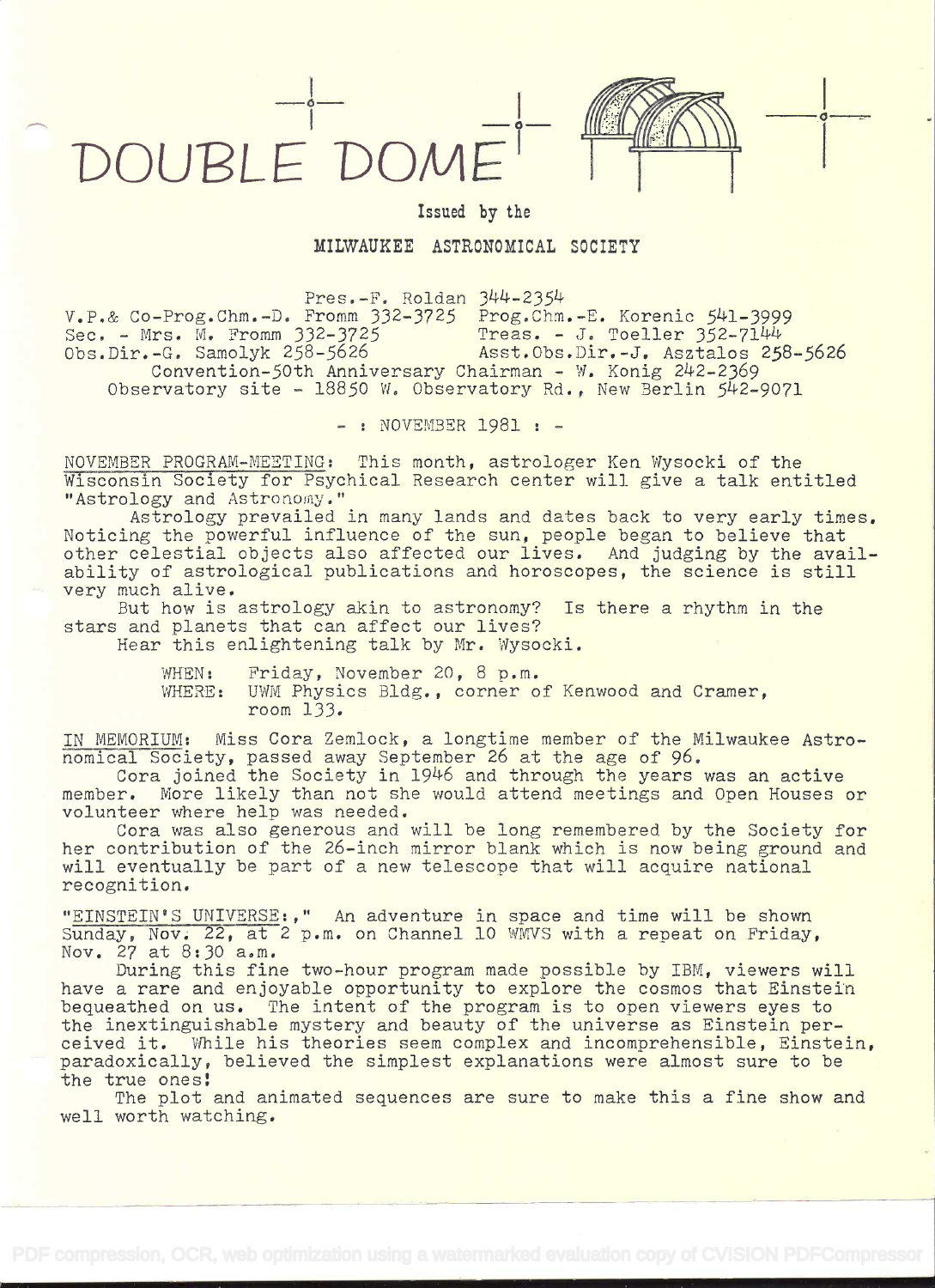CONVENTION-50TH ANNIVERSARY UPDATE: The committee has met several times to<br>discuss the many things to be done to make the 1982 NRCAL convention-50th<br>anniversary interesting and pleasant for our expected guests.<br>The event w

May 22,

Papers are needed. Each speaker will be allotted up to 15 minutes. Any worthwhile astronomical subject is welcome. Please call Chairman Bill Konig soon at 242-2369.

NEW MEMBERS: To be introduced at the November meeting are Kevin Collins,<br>Milwaukee; Renate Fiala, Milwaukee; Daniel Koehler, Waukesha; Michael Krivens, S. Milwaukee; Allen Montezon, Milwaukee; Jeff Newburg, New Berlin; Richard<br>Olson, Milwaukee; Mark Popp, Brookfield; and John Reddig, Brookfield, Wel-Olson, Milwaukee; Mark Popp, Brookfield; and John Reddig, Brookfield. come! Hope to see all of you at the November meeting.

LAST CALL FOR DUES: Unless you remit soon, Treas, Jim Toeller will have to cross your name off the roster! A handy dues form appears at the end of<br>this newsletter.

WOULD YOU BELIEVE it's time to plan for the January 1982 Dinner-Meeting?? It will take place Friday, Jan. 15 at the UWMilwaukee Union, at Kenwood and i<mark>e</mark>

The price will be right--considerably lower than last year's.<br>Adequate parking will be available in the building or on the surrounding streets.

Our speaker will be none other than Dr. Robert Greenler who told us a few years ago about his exciting Antarctic expedition.

You're sure to have a good time. Bring friends. We will try to provide transportation for anyone who needs it. More details next month.

PLEASE MAKE A NOTE ON YOUR CALENDAR! The December Program-Meeting will be held on the second Friday, Dec. 11 instead of the usual third Friday. The reason--to avoid examination week at the school.

OPEN HOUSE RESUME: Owing to pretty good weather and a sizeable group of<br>planners and helpers (thanks, everyone), over 1300 guests turned out to see planners and neipers (thanks, everyone), over 1500 guests turned out to see<br>our facilities, enjoy the programs, and peek through telescopes during the seven Open House nights. We took in over 5600 in sales and donations, and added many of these guests to our roster as new members.

## CALENDAR:

December Program-Meeting - Fri., Dec. 11. See article.<br>Board meeting - Fri., Nov. 20 after the General-Program meeting.<br>January Dinner-Meeting - Fri., Jan. 15. See article.<br>Observatory meetings - adjourned until further no

"NORTHERN LIGHTS," the official North Central Region quarterly newsletter will publish its next issue in December, This interesting four-page publi- cation contains news from other Societies in the north midwest area-as well

Editor Jim Fox is looking for brief articles of general interest up to<br>six double-spaced typed pages.<br>Annual subscriptions are \$2.50 for four issues. Write Mr. J. H. Fox,<br>14601 55th St. S, Afton, Minn., 55001.

FOR SALE: Vivitar 28 mm f2,5 wide angle lens in perfect condition. \$80, and 10x80 Celestron binoculars. Perfect condition. \$190. Both items for sale by Mark Adams. Call 327-7561 between 9 and 11 p.m.